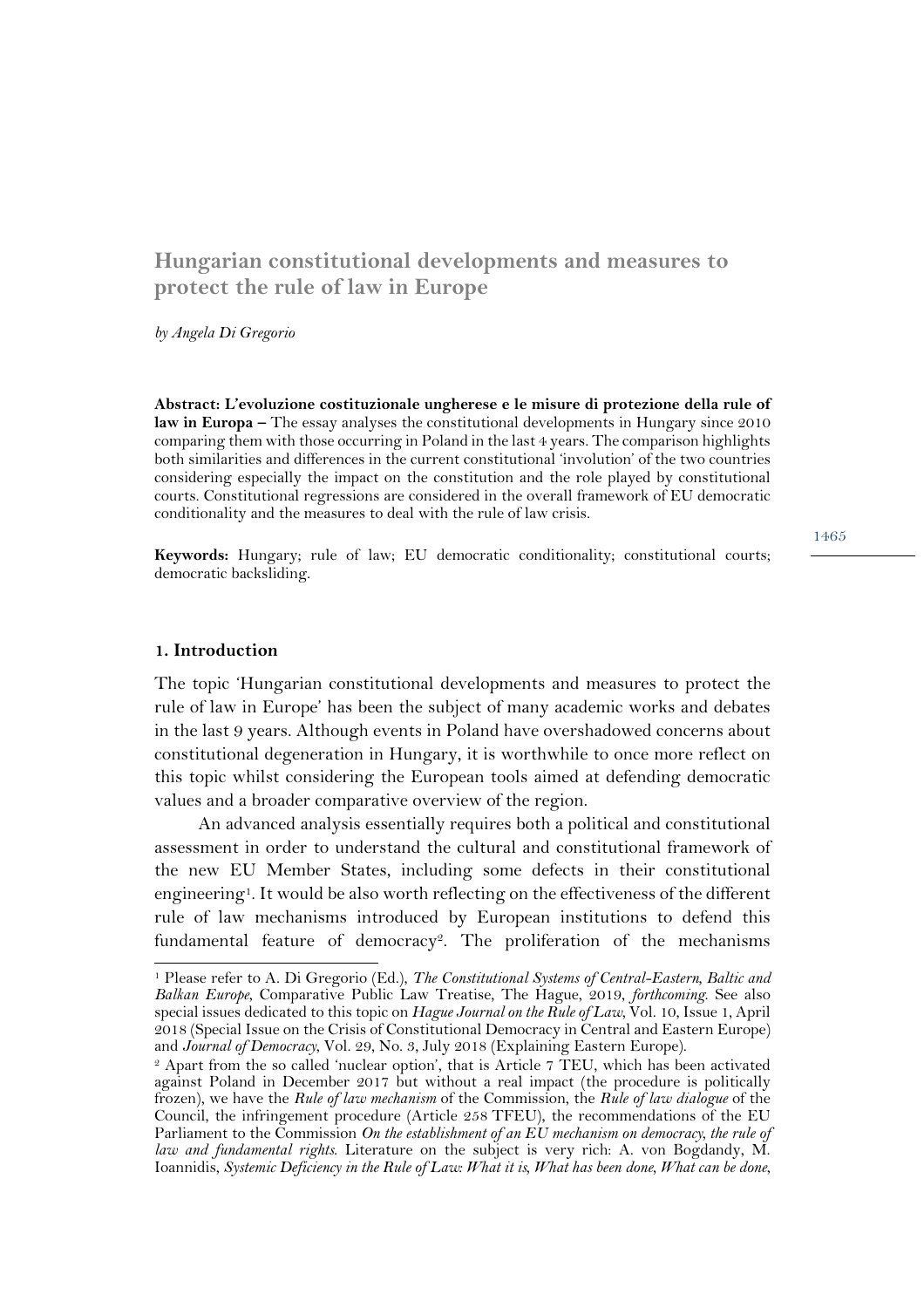demonstrates the difficulty of the EU institutions to address this question and the failure of the entire system of European democratic conditionality3. What happened in recent years in Hungary and Poland is particularly striking in terms of speed, hardness and sometimes for the ruthlessness which characterized the constitutional 'inversion'. The astonishment is all the greater, since this regression takes place in countries, which were the pioneers in the 'happy' importation of European constitutional standards.

#### 1466 **2. Constitutional trends in Hungary (2010-2018)**

The Hungarian constitutional regression began after the parliamentary elections of 2010, when the coalition dominated by the conservative party Fidesz (Fidesz-KDNP) obtained a broad enough majority to allow it to modify the constitution then in force<sup>4</sup> and subsequently to adopt a new Fundamental Law. From the constitutional point of view, the Hungarian measures expressing the constitutional involution are innumerable, beginning with the new constitution. In fact, in addition to its conservative contents, the modalities in which it was adopted have been contested, as they were scarcely participative<sup>5</sup>.

 $\overline{a}$ in *Common Market Law Review*, Vol. 51, no. 12, 2014, pp. 59-96; D. Kochenov, L. Pech, *Monitoring and Enforcement of the Rule of Law in the EU: Rethoric and Reality*, in *European Constitutional Law Review*, Vol. 11, no. 3, 2015, pp. 512- 540; A. von Bogdandy, P. Sonnevend (Eds.), *Constitutional Crisis in the European Constitutional Area. Theory, Law and Politics in Hungary and Romania*, Oxford, 2015; G. Palombella, *Beyond Legality – Before Democracy. Rule of law Caveats in the EU Two-Level System*, in C. Closa, D. Kochenov (Eds.), *Reinforcing Rule of Law Oversight in the European Union,* Cambridge, 2016, pp. 36-59; D. Kochenov, L. Pech, *Better Late than Never? On the Commission's Rule of Law Framework and Its First Activation*, in *Journal of Common Market Studies*, Vol. 54, no. 5, 2016, pp. 1062-1074; A. Jakab, D. Kochenov (Eds.), *The Enforcement of EU Law and Values. Ensuring Member States' Compliance*, Oxford, 2017; A. von Bogdandy, L.D. Spieker, *Countering the Judicial Silencing of Critics – Article 2 TEU Values, Criminal Liability and Reverse Solange*, Max Planck Institute for Comparative Public

Law & International Law (MPIL) Research Paper No. 2019-08.<br><sup>3</sup> Of a great interest are the suggestions of B. De Witte regarding the future enlargement process of the Union and a rule of law catalogue to be established in addition to the Charter of fundamental rights of the Union: see B. De Witte, *Constitutional Challenges of the Enlargement: Is Further Enlargement Feasible without Constitutional Changes?,* In-Depth Analysis requested by the AFCO European Parliament, March 2019, at www.europarl.europa.eu/ RegData/etudes/IDAN/2019/608872/IPOL\_IDA(2019)608872\_EN.pdf. See also P. Bárd, A. Śledzińska-Simon, *Rule of law infringement procedures. A proposal to extend the EU's rule of law toolbox*, CEPS Paper in Liberty and Security in Europe, No. 2019-09, May 2019. 4 Between 2010 and 2011, 12 amendment laws have been adopted to modify the constitution

then in force, which dated back to 1949, but was completely rewritten after 1989, especially in the two-year period 1989-1990.

<sup>5</sup> M. Bánkuti, G. Halmai, K.L. Scheppele, *Hungary's Illiberal Turn: Disabling the Constitution*, in *Journal of Democracy*, Vol. 23, No. 3, 2012, pp. 138-146; N. Chronowski, *The New Hungarian Fundamental Law in the light of the European Union's normative values*, in *Revue Est Europa,* No. 1, 2012, pp. 111-142; G.F. Ferrari (Ed.), *La nuova legge fondamentale ungherese*, Torino, 2012; G.A. Toth (Ed.), *Constitution for a Disunited Nation: On Hungary's 2011 Fundamental Law*, New York-Budapest, 2012; I. Pogány, *The Crisis of Democracy in East Central Europe: The 'New Constitutionalism' in Hungary*, in *European Public Law*, Vol. 19, No. 2, 2013, pp. 341-367; F. Vecchio, *Teorie costituzionali alla prova. La nuova Costituzione ungherese come metafora della crisi del costituzionalismo europeo*, Padova, 2013; G. Halmai, *An Illiberal Constitutional System in the Middle of Europe*, in W. Benedek, F. Benoît-Rohmer, W. Karl, C. Kettemann, M. Nowak (Eds.), *European Yearbook of Human Rights*, Cambridge, 2014, pp. 497-514; A. Arato, *Post Sovereign*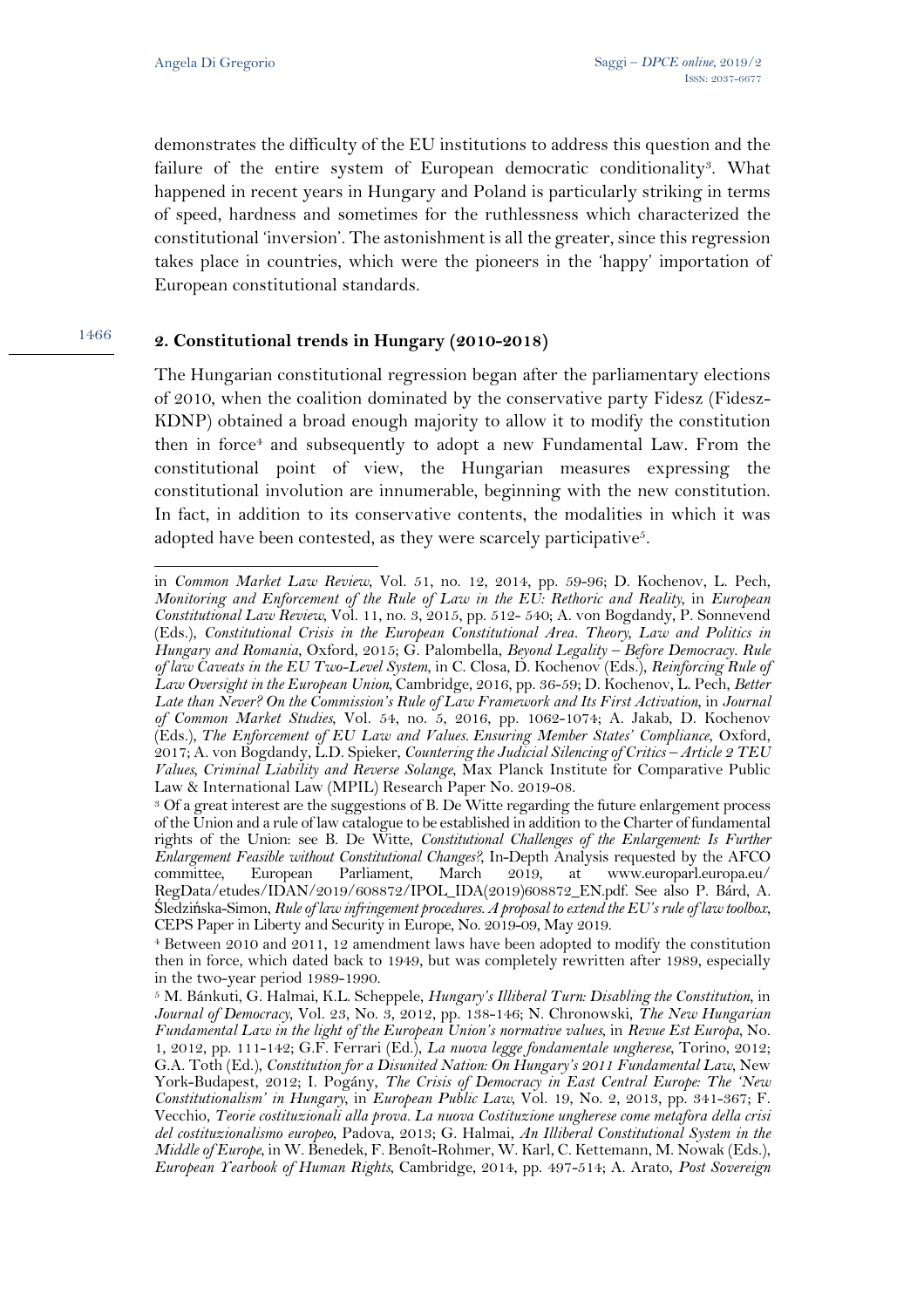$\overline{a}$ 

The Hungarian conservative party, as will be later the case for the Polish one, took advantage of some defects of the previous constitutional and legislative framework (see in detail below), which it managed to exploit, before proceeding to distort it. This has allowed setting up a permanent framing process, as can be proved by the seven constitutional revisions that took place after 2011, the last approved on June 20186. Another defect which has been exploited was an electoral law highly rewarding for the first political party, which Fidesz proceeded to manipulate to art.

In the reform plan designed to achieve the goals pursued by Prime Minister Orbán, that is to say, the construction of a nationalist, homogeneous and self-

*Constitutional Making: Learning and Legitimacy*, Oxford, 2016; A.L. Pap, *Democratic Decline in Hungary: Law and Society in an Illiberal Democracy*, London, 2018.<br><sup>6</sup> The first amendment, dated 4 June 2012, among other things, incorporated the disputed

transitional provisions in the text of the Fundamental Law, making them even more controversial (this decision was then invalidated by the Constitutional Court on 28 December 2012, with decision 45/2012. (XII. 29.) to be in turn superseded by the fourth amendment). The second amendment, dated 29 October 2012, introduced a preliminary registration as a requirement to participate in national elections. It was later declared unconstitutional by the Constitutional Court, on 4 January 2013, with decision 1/2013 (I.7) AB. The third amendment, dated 17 December 2012, reserved for cardinal laws - to be adopted by a twothirds majority of Members of Parliament present – the legislation concerning the sale and purchase of agricultural land or forests. The fourth amendment, of 11 March 2013, brings back into force the transitional provisions whose incorporation into the Fundamental Law had been declared illegitimate. It also states that the constitutionality control on constitutional laws can only be carried out due to procedural defects, and no longer for substantive aspects. It also states that the Constitutional Court can no longer refer to its own jurisprudence adopted between 1990 and the date of entry into force of the Fundamental Law; that political parties taking part in national and European elections will be able to issue propaganda announcements only on public media, in accordance with the criteria established by cardinal law; that the freedom of expression guaranteed in the Fundamental Law cannot be used to damage human dignity, the dignity of the Hungarian nation or of any national, ethnic or religious minority group; that those who have benefited from university scholarships will have to work for an indefinite period in Hungarian companies or institutions. With the fifth amendment, adopted on 16 September 2013, for the first time critical remarks made by the European Union and the Council of Europe were partially taken into account. Hence, the competence of the president of the National Judicial Office of transferring judicial proceedings from one court to another was suppressed. Privileges that were attributed on the basis of cardinal laws to 'recognized churches' have been limited. The prohibition made to the parties to issue propaganda or press releases on commercial media was eliminated, provided, however, that such forms of communication are allowed, free of charge, to all political subjects, in accordance with the criteria of equality. On the other hand, the possibility of abolishing the Financial Supervisory Authority, through its incorporation into the National Bank of Hungary – immediately implemented by ordinary law – is restored. Moreover, with the sixth amendment of 7 June 2016 – that was also approved with the votes of the opposition of ultranationalist right-wing party Jobbik – the National Assembly is authorized to declare a 'state of terroristic emergency', on the initiative of the government, in case of 'attack or significant and direct danger of terrorist attack'. The amendment gives the government the power to suspend the laws in force and to take extraordinary measures during the period of validity of this state of emergency. However, the declaration, and any extension thereof, requires the vote of two thirds of the members of the Assembly. Finally, the seventh amendment, of 20 June 2018, declares the obligation for all state organs to protect the 'Hungarian constitutional identity' and the 'Christian culture'. It prevents 'alien populations' from settling in Hungary, and makes the condition of homelessness illegal, prohibiting to live in a public place. Lastly, it establishes an order and a body of administrative justice separate from the civil and criminal one. All the details of the revisions may be found on theorangefiles.hu/amendments-to-thefundamental-law/.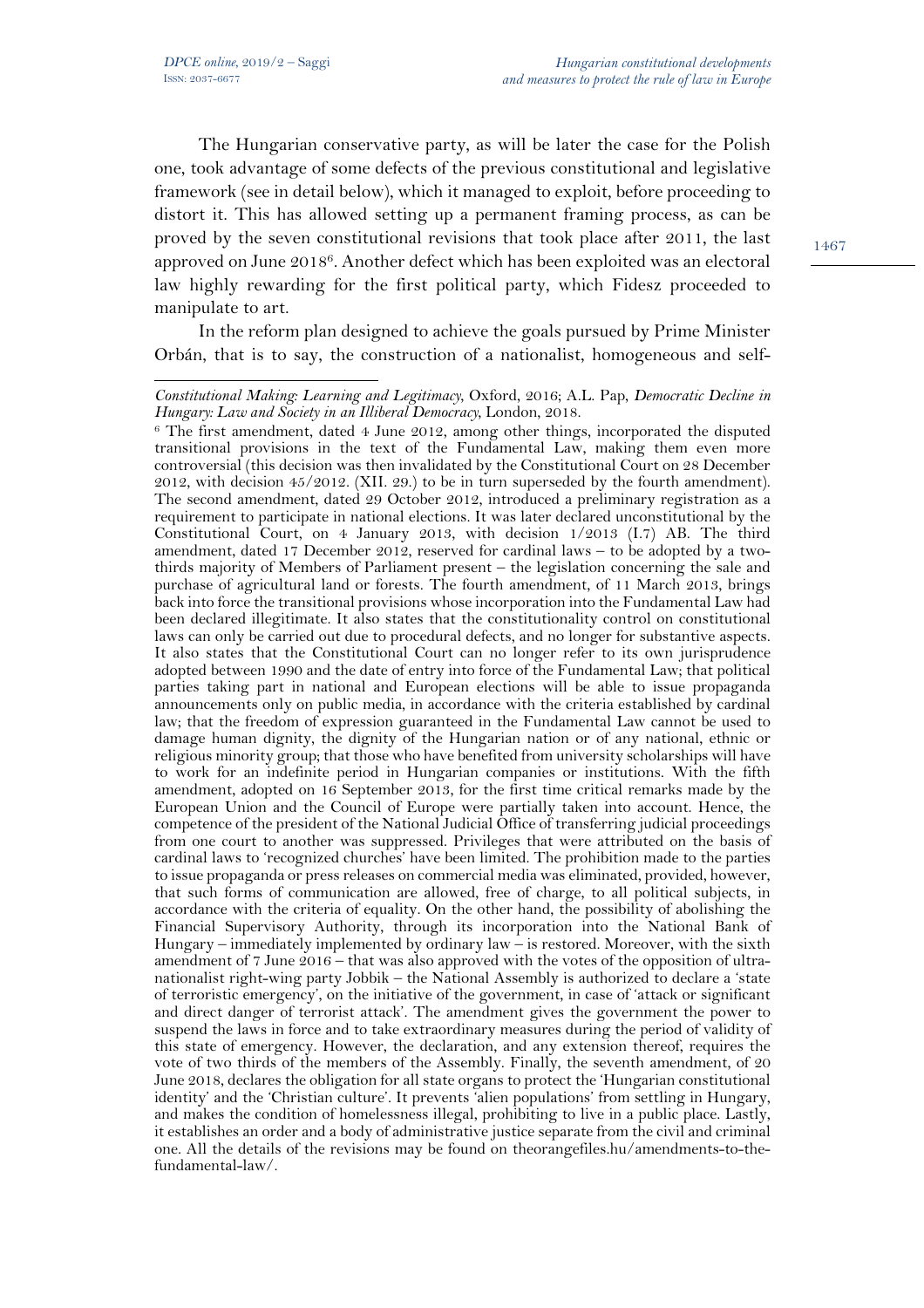referential society – Orbán also theorized 'illiberal' democracy<sup>7</sup> –we may find a rather simple scheme, which was then imitated by the Polish PiS. This scheme provided for the neutralization / control and downsizing of the Constitutional Court, which was – thanks to the broad possibility to access it and its authority<sup>8</sup> – the main obstacle in the process of adopting 'reformist' legislative packages. Then, it foresaw the replacement of the majority of judges in office through early retirements, as well as the reformulation of the rules to access top-level positions in the courts and in the self-governing body of the judiciary<sup>9</sup> –this in order to block the corruption investigations on political figures of the majority, and to avoid a *de facto* transfer before the ordinary judges of the constitutionality control. The scheme also provided for the increase of control over the power of attorney (for similar reasons). It implied to control access to representation – by reforming the electoral law in a way useful to favour even more the majority party, intervening on party financing rules, electoral propaganda, control over elections and adopting gerrymandering techniques<sup>10</sup>. Lastly, it foresaw the exploitation of other forms of expression of popular consensus – by organizing various types of extremely populist consultations, other than referendums, not regulated by the Constitution. Moreover, a series of fundamental freedoms, as well as minority  $\ell$  immigrant

l

<sup>7</sup> Speech of 26 July 2014, made in Tusnádfürdő, in 'Hungarian' Romania, at the Bálványos Summer Free University and Student Camp, an annual intellectual forum established in 1990 with the aim of promoting cross-border cooperation. On the subject, A. Di Gregorio, *L'Ungheria e i valori europei. Un matrimonio difficile*, in *Rassegna Parlamentare*, No. 2, 2018, pp. 445-451.

<sup>8</sup> The Court's competences were indeed very broad, above all due to the possibility it had to rule abstractly through the mechanism of the *actio popularis*, a possibility substituted in 2011 by the individual appeal of the citizens, which was, however, perceived as a downscaling, as it is not suitable to face 'systemic issues'. With regard to its authority, the Court had demonstrated its independence both in terms of protection of fundamental rights and enforcement of checks and balances, often opposing the ruling political majority.

<sup>9</sup> The alignment of the retirement age for judges, with the exception of the president of the *Kúria*, to the general retirement age (and therefore the decrease from 70 to 62 years), starting from the entry into force of the new FL (Article 26 of Fundamental Law and Article 15 of the Transitional Provisions) was officially justified by the need to make the judicial system more efficient through the inclusion of younger judges. It was, instead, an actual purge that involved a relevant number of judges (274 out of 2900) and in particular the high positions of the judiciary (about a quarter of the judges of the Supreme Court and half of the presidents of the regional and provincial courts). Furthermore, a substantial reform of the body corresponded to the change of the name of the Supreme Court, with the reintroduction of the name prior to the communist period, namely *Kúria*. The appointment of a new president of the *Kúria* was provided for (Article 14 of Transitional Provisions) as well as new rules for the election of that office (Article 114 law  $61/2011$ ), which have prevented the re-election of the previous president. Finally, in the new FL, there was no explicit mention of the National Judicial Council whose competences were mostly transferred to the National Judicial Office, and in particular to the president of the NJO. The NJC was not abolished, but became an essentially advisory body. In this regard, see the opinions of the Venice Commission of 19 March 2012, 28 August 2012 and 15 October 2012. See also: S. Benvenuti, *La riforma del sistema giudiziario ungherese tra recrudescenze autoritarie e governance europea*, in *Nomos*, No. 3, 2012, pp. 1-19; G. Halmai, *The Early Retirement Age of the Hungarian Judges*, in F. Nicola, B. Davis (Eds.), *EU Law Stories: Contextual and Critical Histories of European Jurisprudence*, Cambridge*,* 2017; W. Brzozowski, *The removal of judges and the rule of law,* in M. Belov (Ed.), *Rule of law at the beginning of the twenty-first century*, The Hague, 2018, pp. 275-291.

<sup>10</sup> In this regard, please refer to the OSCE periodic reports adopted at the time of the main electoral rounds.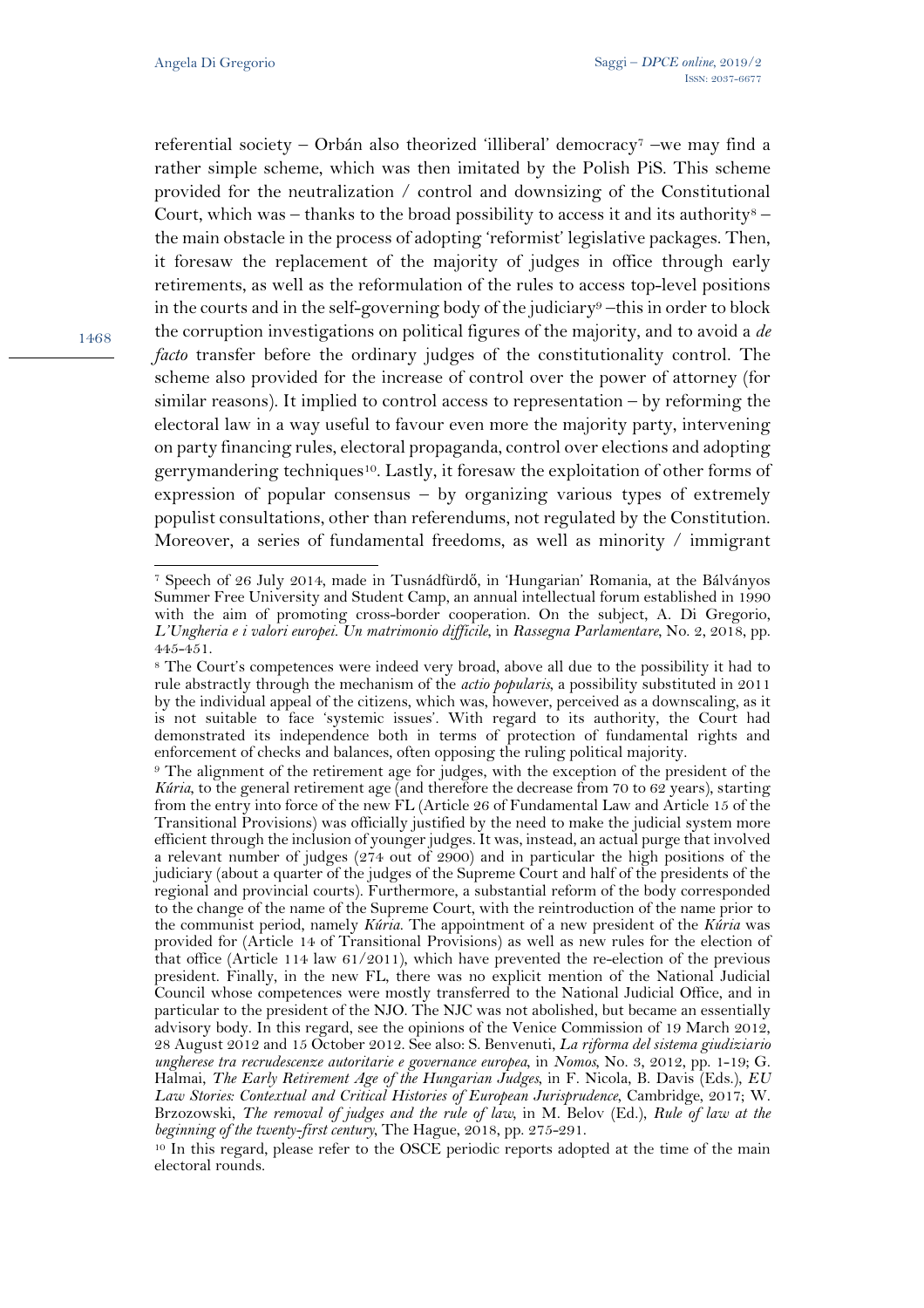rights were limited, as it is accurately recalled in the Sargentini Report<sup>11</sup> and in those that preceded it (in particular: freedom of association, of the media, of religion, academic freedom<sup>12</sup>, freedom of expression, the rights of women, of minorities, of the homeless<sup>13</sup>, of privacy, etc)<sup>14</sup>. Faithfully following the program,

<sup>12</sup> In this respect, in addition to reforming the law on national higher education, penalizing, among others, the Central European University, the governmental majority has also launched a new reformist campaign that involves the Academy of Sciences. Moreover, it infringed in various ways academic freedom and scientific research. See T.D. Ziegler, *It's Not Just About CEU: Understanding the Systemic Limitation of Academic Freedom in Hungary, in VerfBlog,* 26 March 2019. On the reform of the universities, see the opinion of the Venice Commission of 9 October 2017 CDL-AD(2017)022 *Opinion on Article XXV of 4 April 2017 on the Amendment of Act CCIV of 2011 on National Tertiary Education*, endorsed by the Venice Commission at its 112th Plenary Session (Venice, 6-7 October 2017)*.*

<sup>13</sup> A recent decision on the matter (4 of June 2019) of the Hungarian Constitutional Court was favorable to the criminalization of the homelessness. For a negative comment see: N. Chronowski, G. Halmai, *Human Dignity for Good Hungarians Only: The Constitutional Court's Decision on the Criminalization of Homelessness*, in VerfBlog, 11 June 2019 and V.Z. Kazai, '*No one has the right to be homeless*…*'*, in *VerfBlog,* 13 June 2019.

<sup>14</sup> Already in the Resolution of 16 December 2015 *On the situation in Hungary: follow-up to the European Parliament Resolution of 10 June 2015,* the European Parliament had emphasised the worsening of the rule of law principle and of the fundamental rights protection: 'inter alia freedom of expression, including academic freedom, the human rights of migrants, asylum

 $\overline{a}$ <sup>11</sup> The European Parliament voted on 12 September 2018 with a large majority (448 votes in favor, 197 against and 48 abstentions) a Resolution on the so-called Sargentini Report (from the name of the Dutch member of the Green Group) which asked the Council for the activation of the art. 7.1 of the TUE. The Resolution analytically lists the various stages of Hungarian illiberal degeneration that justify the danger of a systematic violation of the values of the Union as summarized in Article 2 of the TUE. Please refer to C. Curti Gialdino, *Il Parlamento europeo attiva l'art. 7, par. 1 TUE nei confronti dell'Ungheria: quando, per tutelare lo "Stato di diritto", si viola la regola di diritto*, in *Federalismi.it*, n. 18, 2018. In addition to this, several infringement procedures raised by the European Commission before the European Court of Justice produced a series of decisions unfavorable to the Hungarian government. For example, in the decision of 6 November 2012, the Court ruled that the decrease in retirement age for judges, notaries and prosecutors from 70 to 62 years represented an unjustified discrimination based on age. In the decision of 8 April 2014 the European Court ruled that with the early termination of the mandate of the Commissioner for the protection of personal data, Hungary violated the obligations assumed under the directive 95/46. For what concerns the Strasbourg Court, with the decision of 27 May 2014 on the Baka case (the president of the Supreme Court was ordered to resign from office three and a half years before the expiry of his mandate) this Court recognized the violation of both Article 6 of the ECHR, for lack of remedies for the protection of the right to judicial protection, and Article 10, since in the actions of the government there had been the clear intention of persecution against those who had expressed criticism against the reforms of the judiciary in progress. The decision of the EU Court of Justice of November 2012 was implemented through the Act XX of March 2013, in which the pension age for judges, notaries and prosecutors was gradually lowered from 70 to 65 with the final transition at the new threshold since 1 January 2023. The law provides for a plan for the reintegration of judges previously retired with three possibilities (effective reintegration, placement in 'expectation' lists, compensation for damage). With the decision of 6 September 2017, the EU Court of Justice rejected the appeal of Hungary and Slovakia against the decision of the European Council of September 2015 'establishing temporary measures in the field of international protection for the benefit of Italy and Greece', on the relocation, in a two-year period, of 120,000 people in clear need of international protection. The European Commission – which had launched an infringement procedure against Hungary in December 2015 in connection with the law on asylum – in July 2018 referred Hungary to the Court of Justice for violating, with the laws of the so called 'stop-Soros' package, the directives on the procedures for granting / withdrawing international protection (directive 2013/32 / EU), on reception (directive 2013/33 / EU) and on repatriation (2008/115 / EC) of the asylum seekers.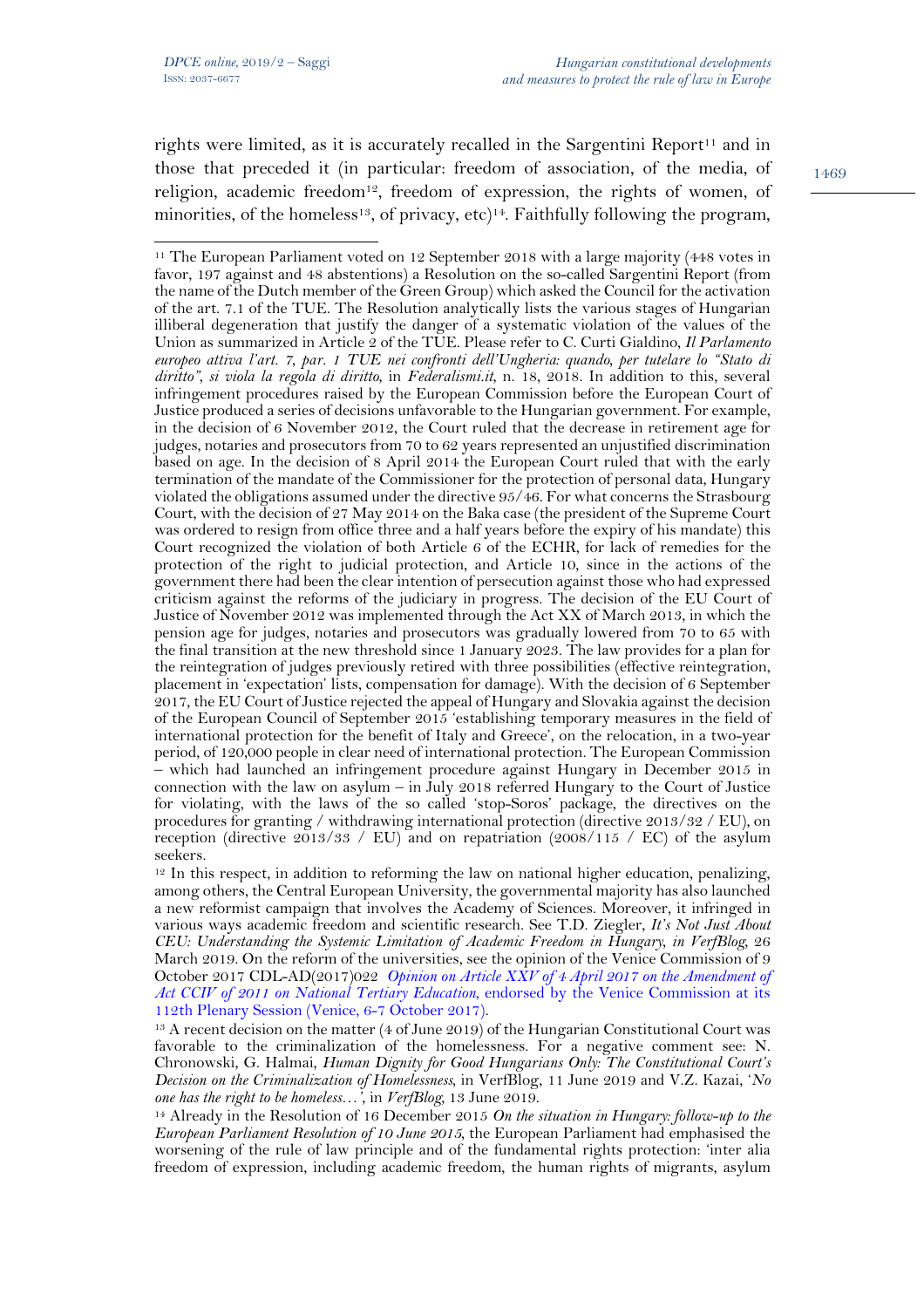a transformation is being carried out, not only for what concerns institutions or the form of state, but also of the Hungarian civil society itself, tamed by the pounding nationalist rhetoric of the external enemy. All these developments have continued to produce critical reactions both from the international legal scholarship and from the European institutions.

The 'constitutional revolution' of the right-wing Government has applied the spoils system with scientific rigour. Particular attention must also be paid to the transformation of the system of government  $-$  a growing presidentialisation of the executive and a progressive weakening of parliament<sup>15</sup>. The absence of manifest and continued conflicts between institutions, such as those occurring in Poland since November 2015, not only between the Government and the Constitutional Tribunal but generally between the government-parliamentary majority and almost all of the judiciary (the 'parallel legal system')16, does not mean that the situation is peaceful but, on the contrary, that the system of checks and balances has been weakened.

Despite the prosecution against judges and other control institutions, including a series of independent agencies, what emerges in the Hungarian case, is not only the violation of the rule of law but also of the other two components of the Copenhagen criteria, required for access to the EU, that is to say democracy and human rights (plus minority rights). As can be seen from the aforementioned Sargentini Report, these are broad-based interventions that go in a direction that is not even that of a conservative democracy, as Orbán claims, but barely of an electoral democracy. In fact, the Fidesz has been governing without interruptions since 2010 (for Orbán, though, it is the fourth mandate, between 1998 and 2002 he was already head of a more composite and inhomogeneous coalition) wounding the democratic value of changeovers of power. Inter alia, the media manipulations and the restrictions of a series of political freedoms such as those of association, press, meeting, propaganda, have clearly favoured Fidesz's success.

The political super-majority has, often in an underhanded manner<sup>17</sup>, changed the rules of the democratic game. All these actions did not cause at the beginning severe reactions from European institutions.

1470

seekers and refugees, freedom of assembly and association, restrictions and obstructions to the activities of civil society organizations, the right to equal treatment, the rights of people belonging to minorities, including Roma, Jews and LGBTI people, social rights, the functioning of the constitutional system, the independence of the judiciary and of other institutions and many worrying allegations of corruption and conflicts of interest'.

<sup>&</sup>lt;sup>15</sup> Z. Szende, *Marginalizing the Parliament*, (anti) Parliamentary Reforms in Hungary after 2010, paper delivered at the XXX Conference of the Italian Society of Political Science (SISP), 15- 17 September 2016, University of Milan.

<sup>16</sup> Please refer to A. Di Gregorio (with the collaboration of A. Angeli and J. Sawicki), *Epilogue: The 'Wounded' Constitutionalism in Hungary and Poland*, in A. Di Gregorio (Ed.), *The Constitutional Systems of Central-Eastern, Baltic and Balkan Europe*, cit*.* 

<sup>17</sup> T.G. Daly, *The Democratic Recession and the 'New' Public Law: Toward Systemic Analysis*, paper presented at the I-CON Conference on 'Borders, Migration and the Other', Berlin, 17-19 June 2016, differentiates between countries in which democratic recession occurred after a coup d'état or a change of government and those, like Hungary or Poland, in which changes are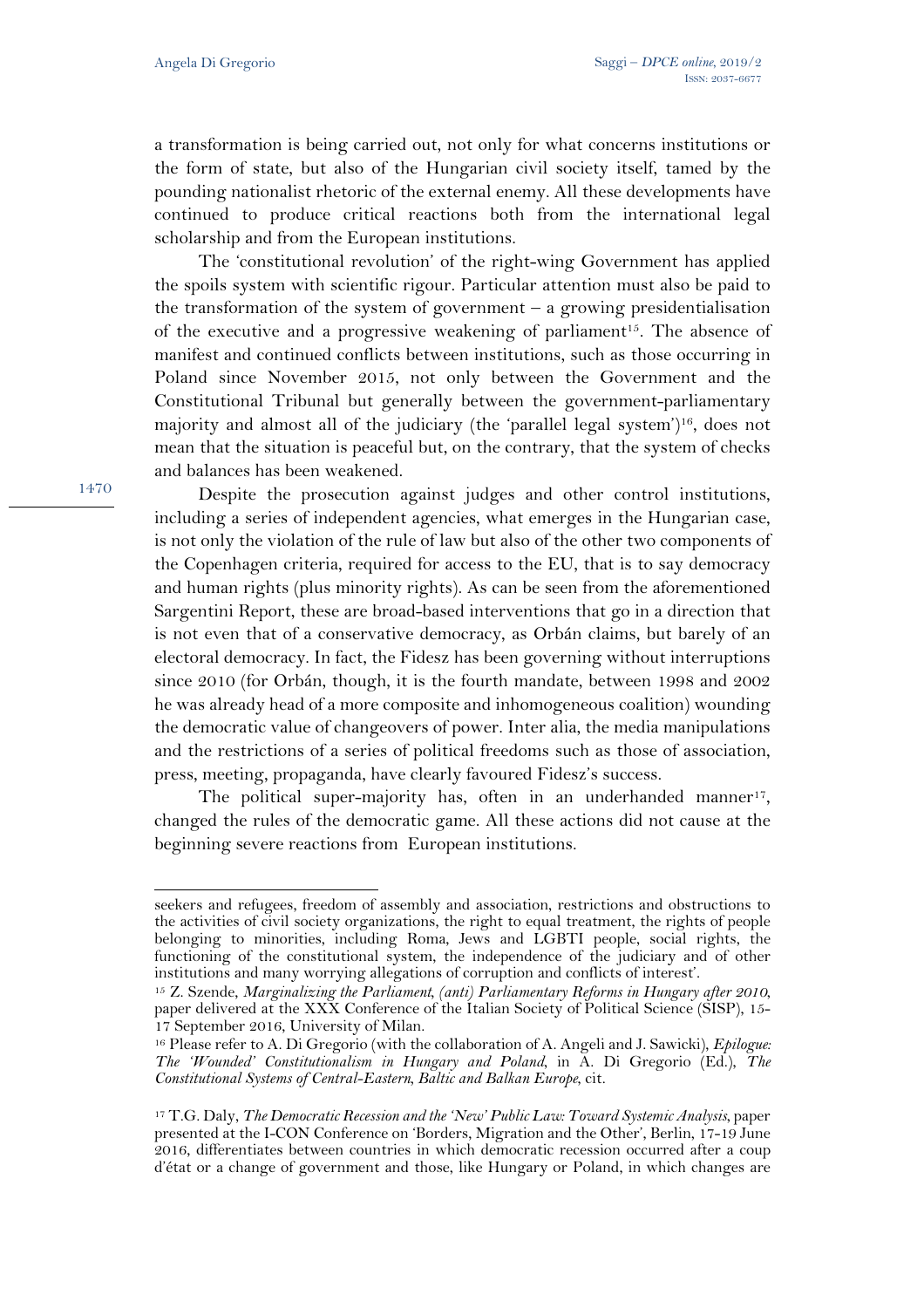l

# **3.Constitutional crises in Hungary and Poland: Similarities and Differences**

The seriousness of the ongoing processes in Hungary and Poland lies in the fact that through the tool of constitutional law the role of important checks and balances e.g., constitutional courts, ombudsman, self-governing bodies of the judiciary, independent agencies monitoring the media or the press, prosecutors, has been weakened. Looking at the political context, a crisis of the very principle of majoritarian democracy has led some authors to speak of 'majoritarian autocracies'18. Other important defects in this framework are the limits of postcommunist constitutional 'engineering'. In fact, certain mechanisms, which were appropriate for a transitional context in which checks and balances were still fluid are unsuitable for the current super-majority scenery. These include the choice in favour of a 'selective' electoral system and of a powerful constitutional court.

The Polish and Hungarian constitutional crises have many common features, despite the different forms of government i.e. semi-presidential and parliamentary, respectively. Both countries widely implemented the spoils system and in both cases, the majority right-wing nationalist parties challenge the manner in which the transition to democracy took place in 1989, although these parties both came from the opposition to the old communist regime.

It is imperative to look back at the modalities and protagonists of the transition to democracy and the following period. In Poland, for example, the roots of today's phenomena are to be found in the dynamics of the transition<sup>19</sup> as well as in the events of the short-lived coalition government of PiS with two smaller right-wing parties between 2006 and 2007<sup>20</sup>. The intolerance towards the new post-communist and pro-European course was openly expressed once PiS had obtained an absolute majority of seats in both chambers of the parliament in the 25 October 2015 general elections.

Following the Hungarian model, the new Polish leadership has gradually and systematically started to bring the main counter-majoritarian powers back under the control of the governing majority, commencing with the Constitutional Tribunal and continuing with media. Ordinary judges and prosecutors have been also affected by negative changes. As for the so-called 'justice package'<sup>21</sup>, it is essentially composed of three laws, the act on 'general' courts (civil and criminal courts), the act that amends the act on the National Council of the Judiciary (KRS)

more subtle and take a long way to be confirmed. Of the same Author please see, *Enough Complacency: Fighting democratic decay in 2017*, in *Int'l J. Const. L. Blog*, 10 January 2017.

<sup>18</sup> L. Pech, Laurent, K. L. Scheppele, *Poland and the European Commission, Part I: A Dialogue of the Deaf?*, in *VerfBlog,* 3 January 2017.

<sup>19</sup> The Law and Justice Party (PiS) created by the Kaczyński twins in 2001, is a fragment of the Solidarity movement that promoted, along with other stakeholders (including the Catholic Church), the transition from communism.

<sup>20</sup> J.-P- Massias, *Droit constitutionnel des États d'Europe de l'Est*, Paris, 2013, pp. 141-143. 21 A. Angeli, A. Di Gregorio, J. Sawicki, *La controversa approvazione del "pacchetto giustizia"* 

*nella Polonia di "Diritto e Giustizia": ulteriori riflessioni sulla crisi del costituzionalismo polacco alla luce del contesto europeo*, in *DPCE Online,* Vol. 31, No. 3, 2017.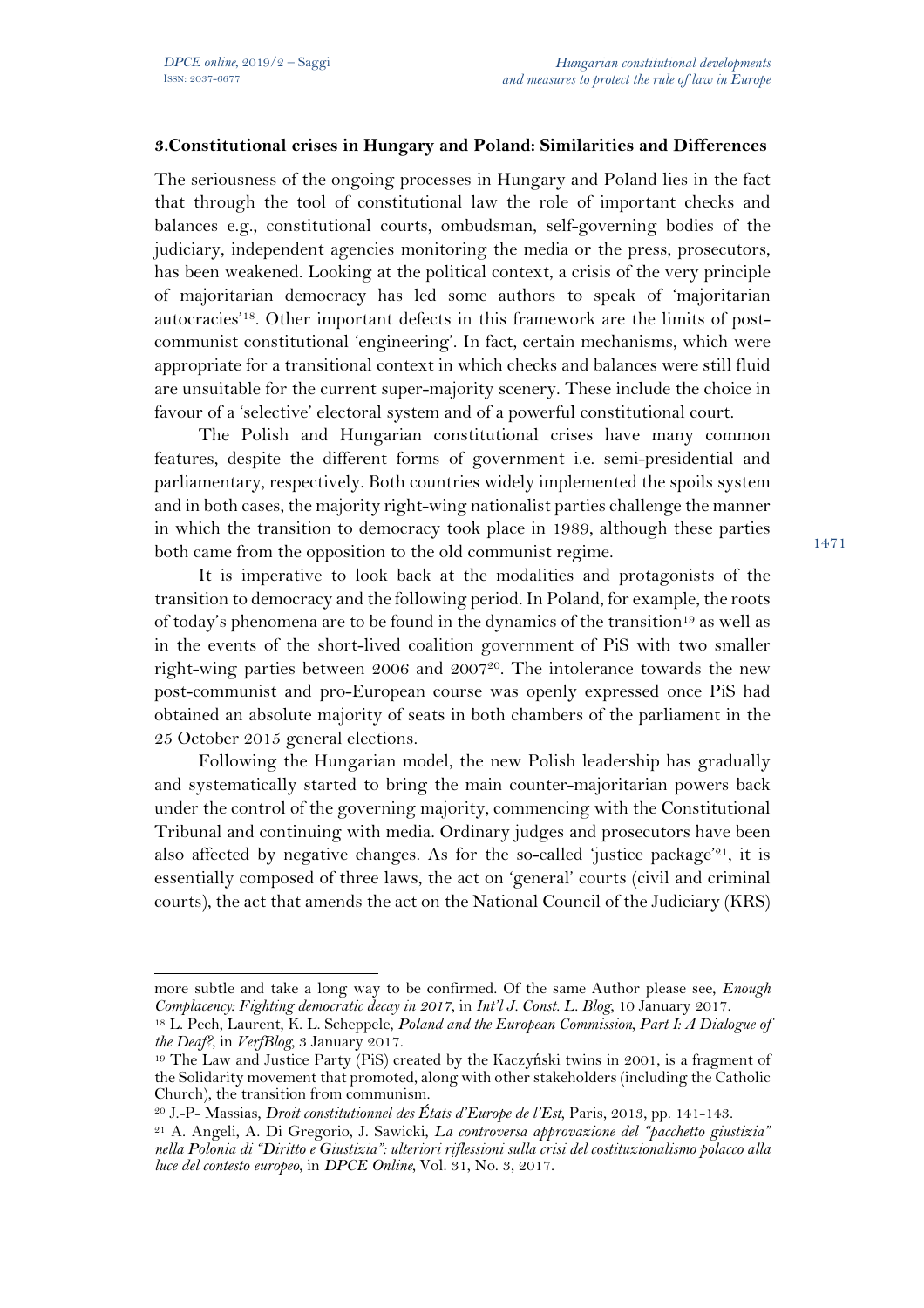and the act on the Supreme Court (SN), adopted in a first version in July 201722. This overall reform was only partially halted by the intervention of the European Court of Justice, which after the October 2018 order of its Vice-President imposing the suspension of the act on the Supreme Court and the reinstatement of judges made to retire early, issued a final ruling on the retirement age of the Supreme Court's judges the 24 June 201923. It can certainly be assumed that the direction previously set to constitutional justice was the one that led to proceed undisturbed on the path of these 'systematic' reforms. The aim, at least in view of the results, seems to be to obtain a judicial system more pliable to the political one, in the broad sense, given that the general criterion that they have attempted to impose implies that the filling of offices and the permanence in the same is tied to the arbitrariness of parliamentary decisions.

Other restrictive acts have concerned the subjugation of key institutions of the political system and the exercise of a series of fundamental freedoms. All these measures<sup>24</sup> have profoundly undermined a series of fundamental rights, thus eroding the rule of law, as highlighted by the European Commission in its four recommendations on the rule of law (2016/1374 of 27 July 2016, 2017/146 of 21 December 2016, 2017/1520 of 26 July 2017, 2018/103 of 20 December 2017)<sup>25</sup>.

Further critical aspects related to the PiS 'power takeover' concern several new appointments in public institutions and public companies, as well as the reform of school programs in a more conservative and patriotic direction. The constitution has been disregarded, and openly violated (starting from the very beginning of the political takeover). It should also be considered that the attack on judicial power followed a number of 'unpleasant' judgments – and of public inquiries that involved important political leaders – issued by judges that consequently 'had to be silenced' (see the well-known *affaire* Kamiński). The launch of the judicial reform was preceded by a defamatory campaign towards judges, portrayed as a self-referential and corrupt elite.

1472

<sup>22</sup> See J. Sawicki, *La via giudiziaria come possibile soluzione alle minacce per lo stato di diritto: la Polonia dinanzi alla Corte di giustizia dell'Unione europea*, in *Osservatorio AIC*, n. 3, 2019 and A. Di Gregorio (with the collaboration of A. Angeli and J. Sawicki), *Epilogue: The 'Wounded'* 

*Constitutionalism in Hungary and Poland*, cit.<br><sup>23</sup> The Court declared that "first, by providing that the measure consisting in lowering the retirement age of the judges of the Sąd Najwyższy (Supreme Court, Poland) is to apply to judges in post who were appointed to that court before 3 April 2018 and, secondly, by granting the President of the Republic the discretion to extend the period of judicial activity of judges of that court beyond the newly fixed retirement age, the Republic of Poland has failed to fulfil its obligations under the second subparagraph of Article 19(1) TEU". curia.europa.eu/juris/document/document.jsf?text=&docid=215341&pageIndex=0&doclan

 $\frac{24}{24}$  A complete list of measures can be found in the Recommendations on the rule of law of the European Commission and also in W. Sadurski, *How Democracy Dies (in Poland): A Case Study of Anti-Constitutional Populist Backsliding*, in *Sydney Law School Research Paper*, No. 18/01, 2018. See also L. Pech, P. Wachowiec, *1095 Days Later: From Bad to Worse Regarding the Rule of Law in Poland (Part I), in VerfBlog,* 13 January 2019 and *(Part II), in VerfBlog,* 17 January 2019. A useful timeline of the events can be found in P. Gambatesa, *Timeline of EU-Poland relations dealing with the rule of law*, free-group.eu/2019/01/26/%EF%BB%BFtimeline-of-eupoland-relations-dealing-with-the-rule-of-law/.  $^{25}$  eur-lex.europa.eu/eli/reco/2018/103/oj.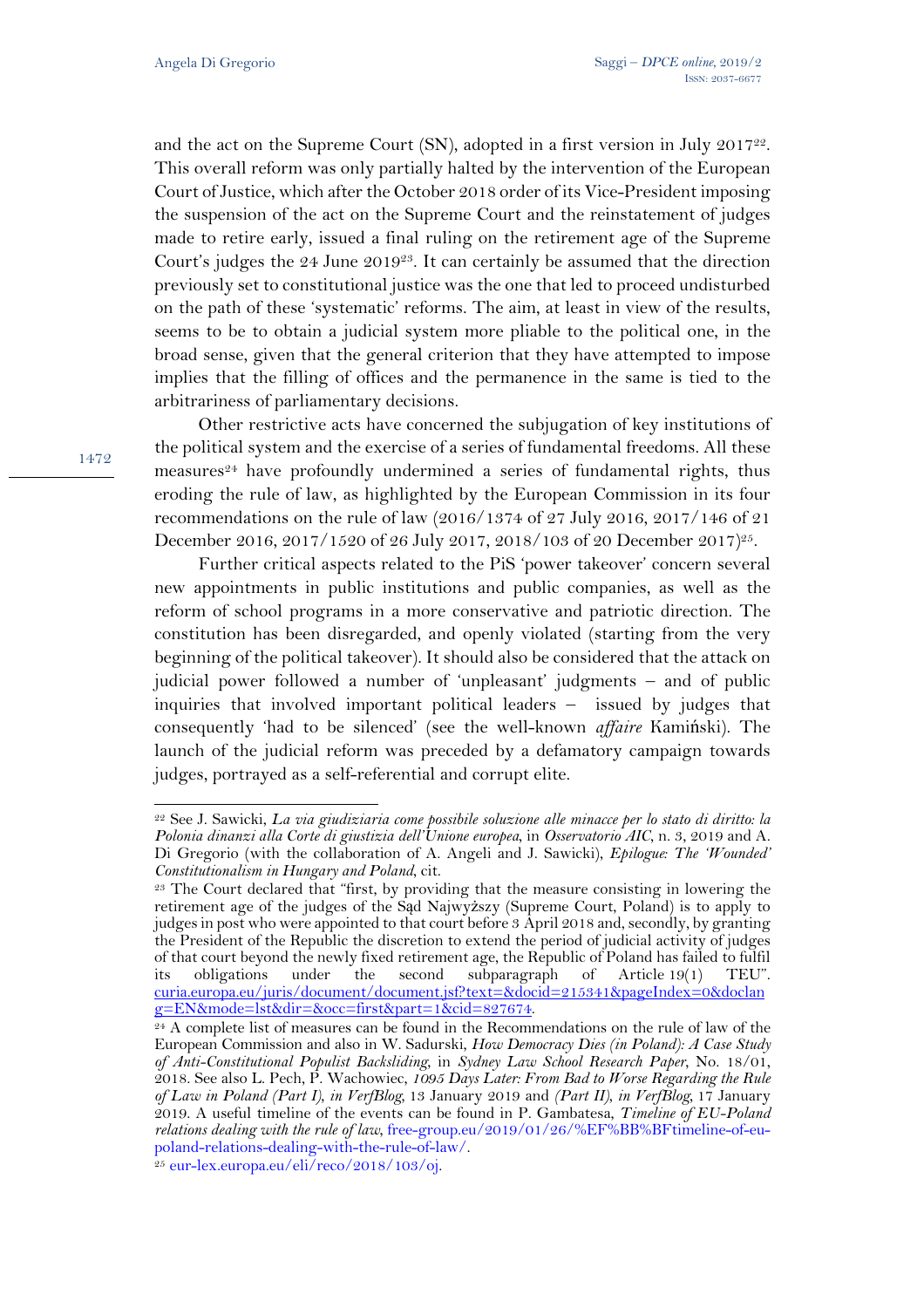In both countries there is a majority conservative government despite the differences in the party and electoral systems, mixed with the predominance of the majority system in Hungary and a proportional representation system resembling the Spanish one in Poland. But the Polish case is politically different since up to October 2015 it was difficult to build a stable and cohesive ruling majority and this was the first time in the history of the former communist Poland that a oneparty government was formed. FIDESZ has had a constitutional majority since 2010 and constitutional 'outrages' were perpetrated before the adoption of the new Fundamental Law. The PiS had to restrict itself to implement its legislative program and take advantage of some mistakes of the old legislation regulating the activity and composition of the Constitutional Tribunal, such as the election of constitutional court judges by a simple majority of the *Sejm*. This is a communist legacy as the election by a simple majority was provided for in the *Sejm* Standing Order of 1986.This procedure had many negative consequences. Another political aspect that is worth noting is that the centre-left forces are now completely unrepresented in the Polish parliament, which has not happened in Hungary.

Another relevant difference concerns the nature of the ruling party and its leadership. If in the Hungarian case the leadership is evident and undisputed (Orbán is both the leader of the ruling party and the head of the executive power), in Poland the effective political leader is a 'simple' Member of Parliament. Moreover, the longer permanence in power of Orbán makes any positive evolution in the short time improbable, also considering the massive institutional transformation taking place and that the electoral legislation in force is an obstacle to political turnovers.

From a constitutional perspective, each of the two country has specific defects of its own in terms of their constitutional engineering. It can be observed for Hungary that:

- The procedure for amending the constitution and for adopting a new constitution coincides – the parliament is both a legislative and constituent body. The process is easy to implement not only in terms of the required majority but also because the initiative for amendments is easy to put forward as it only requires a request from a single deputy and there are no explicit limits to the constitutional amendments.

- There is an excessive reference to cardinal laws; both before and after the 2010 constitutional 'revolution'.
- There are no provisions to fight against 'anti-system' political parties, at least in the Fundamental Law.
- The rules for the election of constitutional judges have been simplified for the benefit of the ruling majority.

These are the main shortcomings in the case of Poland: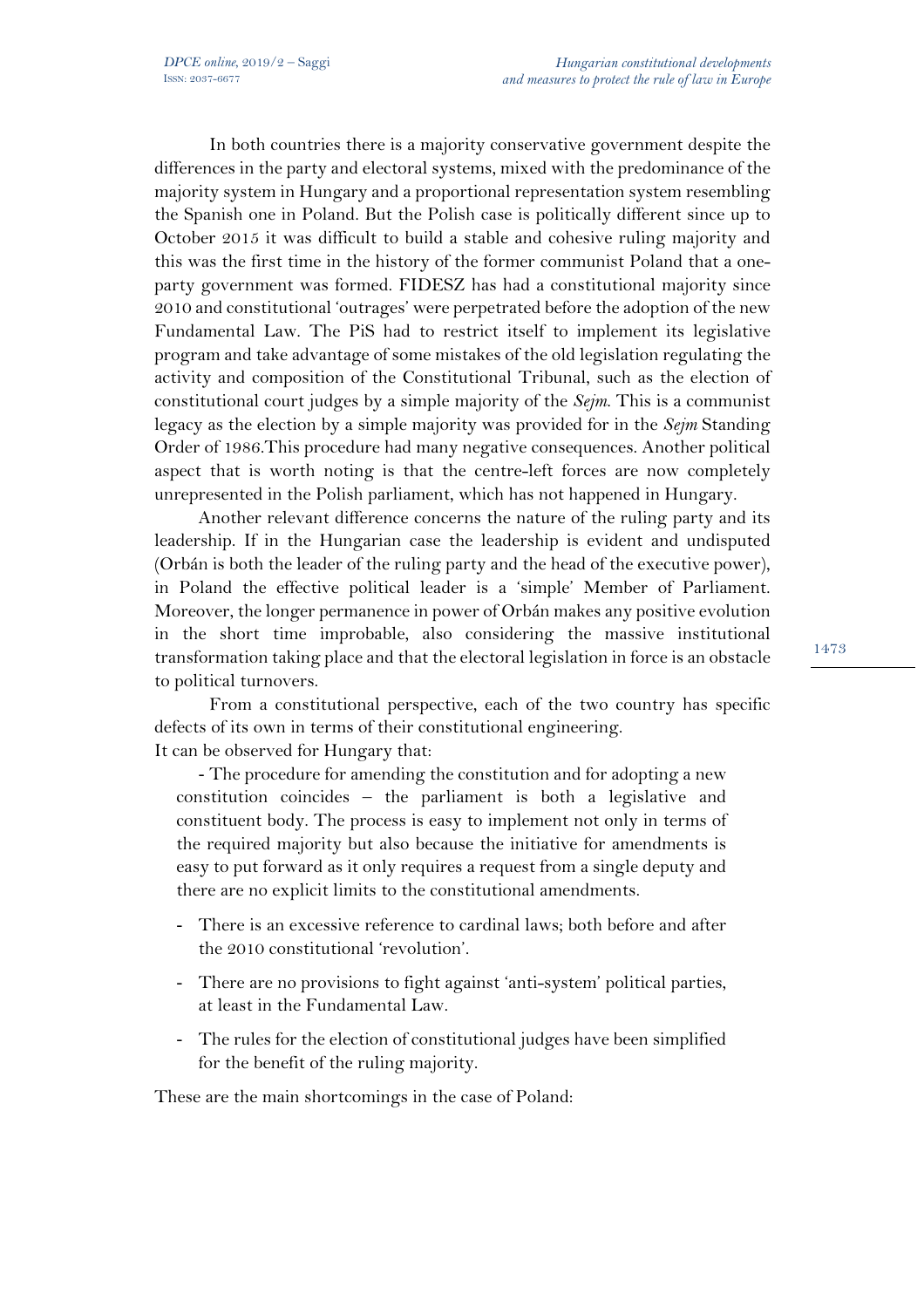- The judges of the Constitutional Tribunal are elected by one house of the parliament based on a simple majority – the proceeding is required by law but not by the Constitution.
- The Constitutional Tribunal is regulated by ordinary and not constitutional law.
- The requirements to elect judges of the CT provided for by the Constitution are quite vague.

## *3.1 The different systemic role of the constitutional courts*

Whilst it is easy to identify the reasons for the offensive campaign against the Constitutional Court in Hungary due to its high prestige and the fact that it virtually dictated the constitutional law of the transition period<sup>26</sup>, the same is less obvious in the Polish case. Here, the roots of the conflict are not to be found so much in the authoritativeness of the Tribunal, which gradually increased from 1997 onwards, but rather in a series of rulings it delivered in 2006-2007 during the first Government ruled by PiS. A political condition much less favourable than today and that J. Kaczyński has never accepted.

The Hungarian Constitutional Court is an example of the very strong and active role played by constitutional courts in the aftermath of the transition from communism, which has repeatedly brought them into conflict with the government in office<sup>27</sup>. This strong role has been possible for a number of reasons. Firstly, some of these courts have been super-equipped and have often delivered judgments on the relationship between the different State powers, so determining the real functioning of the form of government and thus counterbalancing the shortcomings of the constitutional text and of the political system. The access to the courts is very broad, as was in Hungary until 2010. In some cases, the constitutional courts have been forced to work with interim or otherwise incomplete constitutional texts, or with constitutional 'patchworks' (as in Poland until 1997) so they had a great deal of freedom of action (and made free use of international standards on human rights). The 'moral' legitimacy of constitutional judges, most of them were well-known dissidents or leading actors during the transition period, has been a relevant factor in some countries in order to increase the authoritativeness of the courts.

The powerful role of the courts has been criticized by some commentators because it was perceived they had overshadowed the legitimacy of new democratic parliaments<sup>28</sup>. This perception was likely to weaken the relevance of the same

1474

<sup>26</sup> L. Sólyom, *The Rise and Decline of Constitutional Culture in Hungary*, in A. Von Bogdandy, P. Sonnevend (Eds.), *Constitutional Crisis in the European Constitutional Area*, cit., pp. 5-31.

<sup>27</sup> L. Sólyom, G. Brunner. *Constitutional Judiciary in a New Democracy: The Hungarian Constitutional Court*, Ann Arbor, 2000; A. Di Gregorio, *La giustizia costituzionale nei paesi ex socialisti*, in A. Di Gregorio, *La giustizia costituzionale in Russia. Origini, poteri, giurisprudenza*, Milano, 2004, pp. 11- 58.

<sup>28</sup> S. Holmes, *Back to the Drawing Board*, in *East European Constitutional Review*, Vol. 2, no.1*,* 1992, p. 22.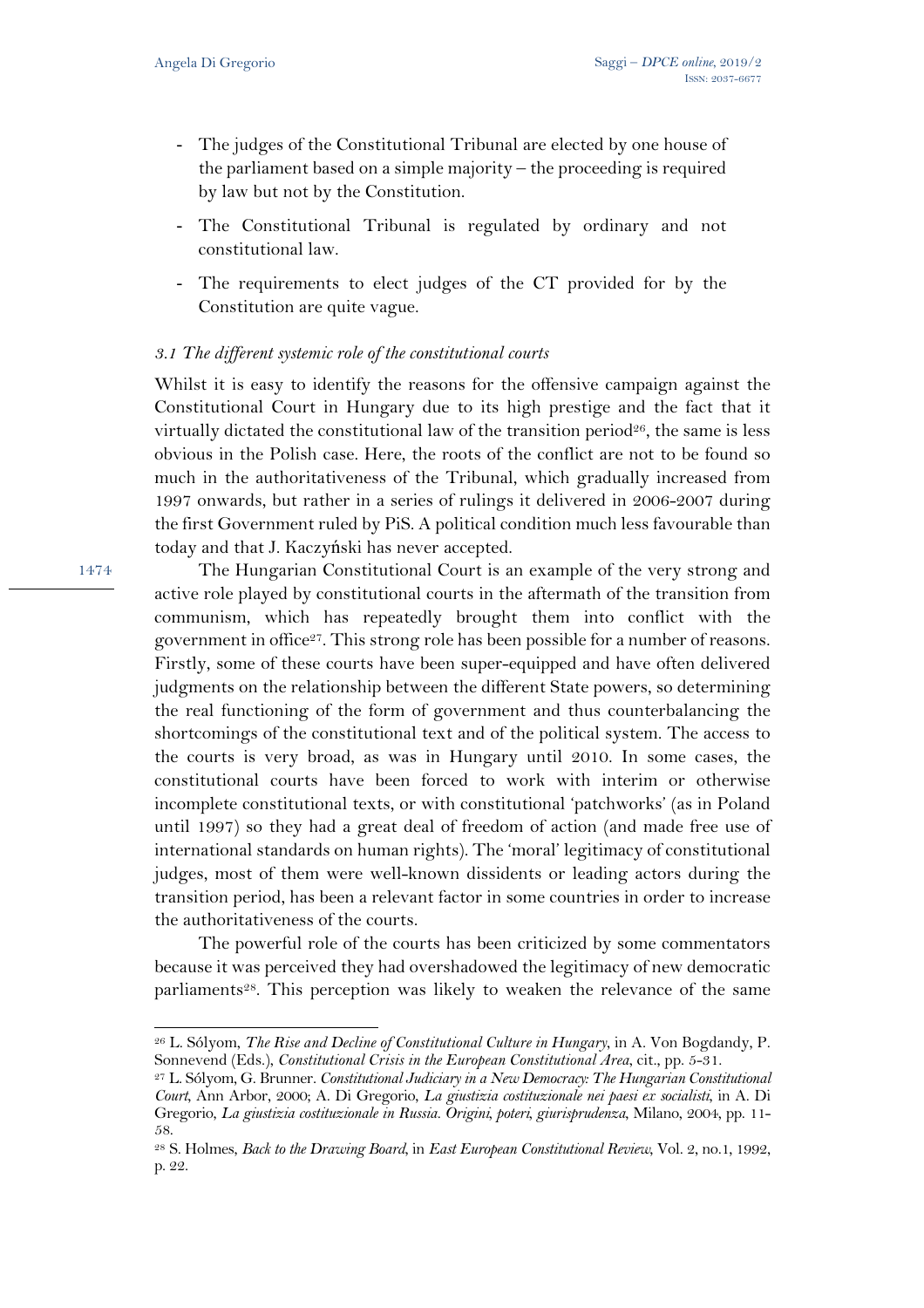transition and representation. Schwartz points out with reference to the Hungarian Court that the decisions of that Court often attracted the criticism of the Government, but among the reasons for the leading role there has been precisely the long constitutional list of competencies, which was difficult to reduce in 'normal' political conditions<sup>29</sup>. The *actio popularis*, which has enabled the HCC to be called upon constantly by ordinary citizens producing a real popular constitutional jurisdiction, caused the Court to be overworked. Therefore, a reduction in access was more or less inevitable and the same Venice Commission did not find anything to say on the point of elimination<sup>30</sup>. The Hungarian Constitutional Court was by an author even called a 'supreme moral authority analogous to a Politburo'31, both with reference to its width of competence and because the Court addressed many sensitive issues from the perspective of human rights through the principle of human dignity extrapolated from the 'invisible Constitution'. The Court prevented the transition to democracy being monopolized by a particular interest group despite, or perhaps because of, the absence of a complete fundamental law as a basis for a wide and stable national unit<sup>32</sup>.

Moreover, unlike the older European courts, post-communist constitutional courts found themselves faced with a different transition context, in which there had been a strong continuity of leadership and structures. Their leading role was acceptable and necessary perhaps only in the first few years following the transition. In 1993, Holmes criticized the use of the German model of a strong constitutional court seen as superior to the legislator, which he considered 'not appropriate for struggling post-communist societies that do not have the luxury of an inherited property system or a militarily imposed answer to questions of citizenship and territorial rights'. Holmes even talks about a 'spirit of antiparliamentarism'33.

The common features of the 'fourth generation courts', however, should not overshadow the differences between countries. The Polish Constitutional Tribunal arises from a communist concession to the opposition forces in 1982 and had a series of functional limitations until 1997. Only after 1999 did the judgments of unconstitutionality of laws obtained the definitive consecration of *res judicata*.

<sup>29</sup> H. Schwartz, *The New Courts: An Overview*, in *East European Constitutional Review*, Vol. 2, no. 2, 1993, pp. 28-32.

<sup>30</sup> See Opinion of 28 March 2011 n. 614 *On Three Legal Questions Arising in the Process of Drafting the New Constitution of Hungary*, in www.venice.coe.int/webforms/documents/default.aspx? pdffile=CDL(2011)016-e.

<sup>31</sup> In an interrogative form: E. Klingsberg, *Safeguarding the Transition*, in *East European Constitutional Review*, Vol. 2, no.2, 1993, pp. 44.<br><sup>32</sup> According to L. Sólyom, *The Rise and Decline of Constitutional Culture in Hungary*, in A. von

Bogdandy, P. Sonnevend (Eds.), *Constitutional Crisis in the European Constitutional Area*, cit., the Court was indeed the protagonist of the transition, with very strong guarantees of independence, extensive use of abstract control, freedom to define the procedural rules, to elect the president, to go beyond the *petitum* and to be a counterbalance to the parliament. In 1989 at the round table the different parts were uncertain about their future and about who would win the election so they wanted a strong body, a guardian of their rights for the future (but this also applies to other post-communist countries).

<sup>33</sup> S. Holmes, *Back to the Drawing Board*, cit.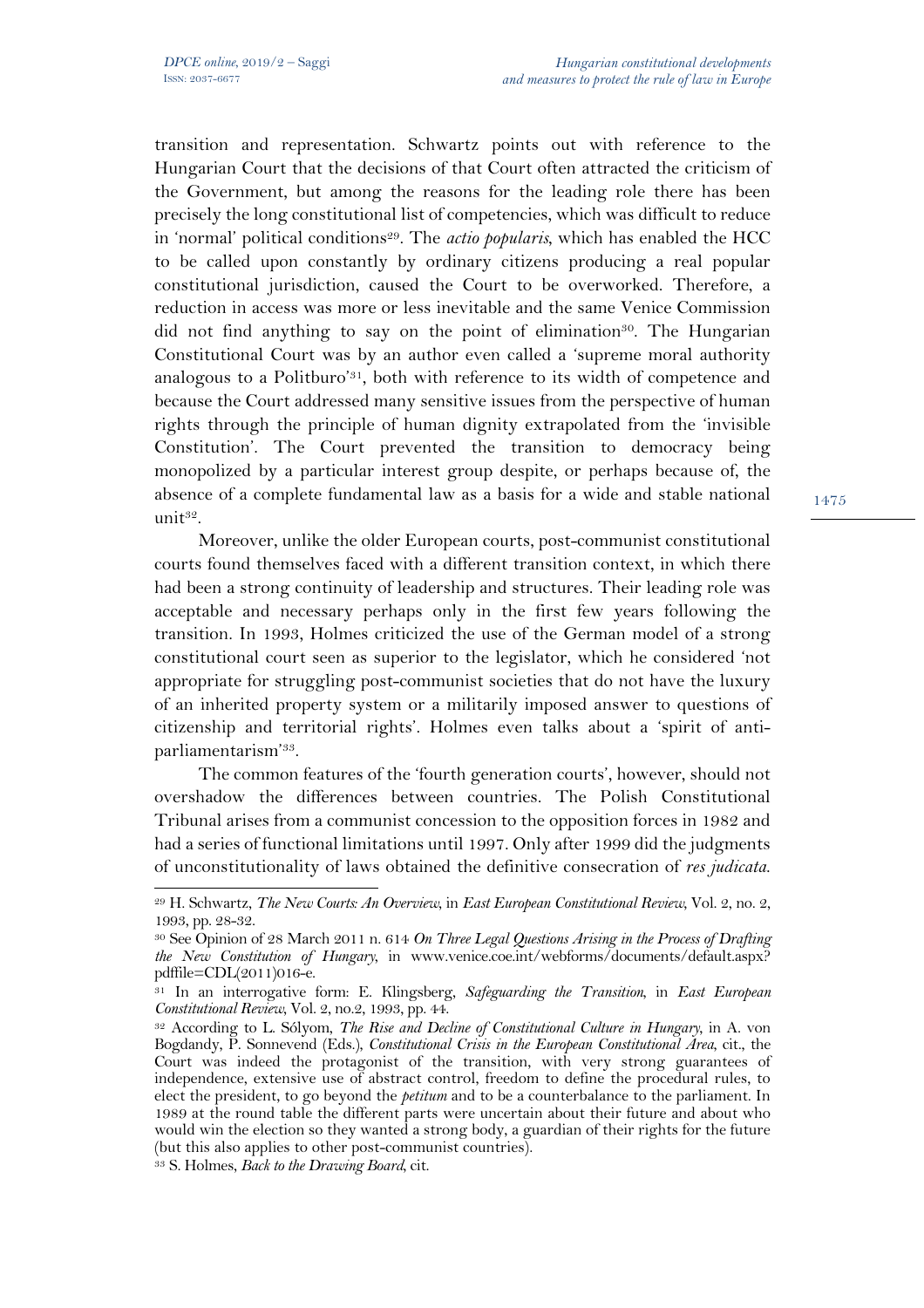The Constitutional Tribunal was therefore of fundamental importance in the terminal phase of the communist period, especially from the symbolic point of view, but it was not as disruptive as in the Hungarian case.

Despite this sad picture, examining the constitutional jurisprudence subsequent to the neutralization of the Hungarian Constitutional Court, it can be said that it demonstrates a more articulated and sophisticated legal reasoning, if compared to that of the Polish CT34. The attitude towards constitutional values of the current Polish leadership should be considered as 'rough and brutal'.

### **4. On the European democratic conditionality and conclusions**

There is a number of reasons for the constitutional 'backslidings' in some EU new Member States, especially the inability of Central and Eastern European countries to achieve a full democratic maturity because of their communist past; the absence of constitutional traditions and the difficulty to 'absorb' the benefits of the struggle for the limitation of power in a short period of time, which, however, took centuries for Western European countries to achieve<sup>35</sup>.

Nevertheless, the peculiarities of these countries have not been taken into account, especially the welfare State crisis, at the moment of their admission into the European Union. Instead, values and conditions have been imposed. The 'negative' liberal constitutional model, adopted in reaction to the communist past, was not suitable for this context, at least not initially. While there was no alternative for the catalogues of rights, a greater gradualism in dismantling social benefits and a measured transition to a market economy would have been preferable. The great sacrifices required to 'join Europe' were not rewarded with equal treatment like other Member States. This has encouraged a defensive attitude to the national sovereignty.

Membership in the Council of Europe had a less stringent conditionality when compared to the EU requirements because of the different purposes of this organization which was primarily meant, during the last 30 years, to promote, in general terms, 'rule of law, democracy and human rights' in the former communist countries. Nevertheless, the European Commission and the Venice Commission work together for the protection of the rule of law, as shown by their joint actions and the mutual appeal to the values sponsored by one or other body e.g., Article 6, par. 3 TUE, the EU Charter of fundamental rights and the Memorandum of Understanding between the Council of Europe and the European Union<sup>36</sup>.

<sup>34</sup> In the legal reasoning of the Hungarian Court a higher degree of maturity is detectable, even when it supports the governing majority. See A. Di Gregorio, *Constitutional Courts in the Context of Constitutional Regression. Some Comparative Remarks*, in M. Belov (Ed.), *Courts and Politics*, Routledge, Oxford, *forthcoming*.

<sup>35</sup> B. Bugarič, *A crisis of constitutional democracy in postcommunist Europe: 'Lands in-between' democracy and authoritarianism*, in *International Journal of Constitutional Law,* Vol. 13, no. 1, 2015, pp. 219-245; B. Bugarič, T. Ginzburg, *The assault on postcommunist courts*, in *Journal of Democracy*, Vol. 27, no. 3, 2016, pp. 69-82. See also A. Di Gregorio, *Lo stato di salute della rule of law in Europa: c'è un regresso generalizzato nei nuovi Stati membri dell'Unione?*, in *DPCE on-line*, n. 4, 2016, pp. 173-202.

<sup>36</sup> Refer to J. Nergelius, *The Role of the Venice Commission in Maintaining the Rule of Law in Hungary and in Romania*, in A. von Bogdandy, P. Sonnevend (Eds.), *Constitutional Crisis in the*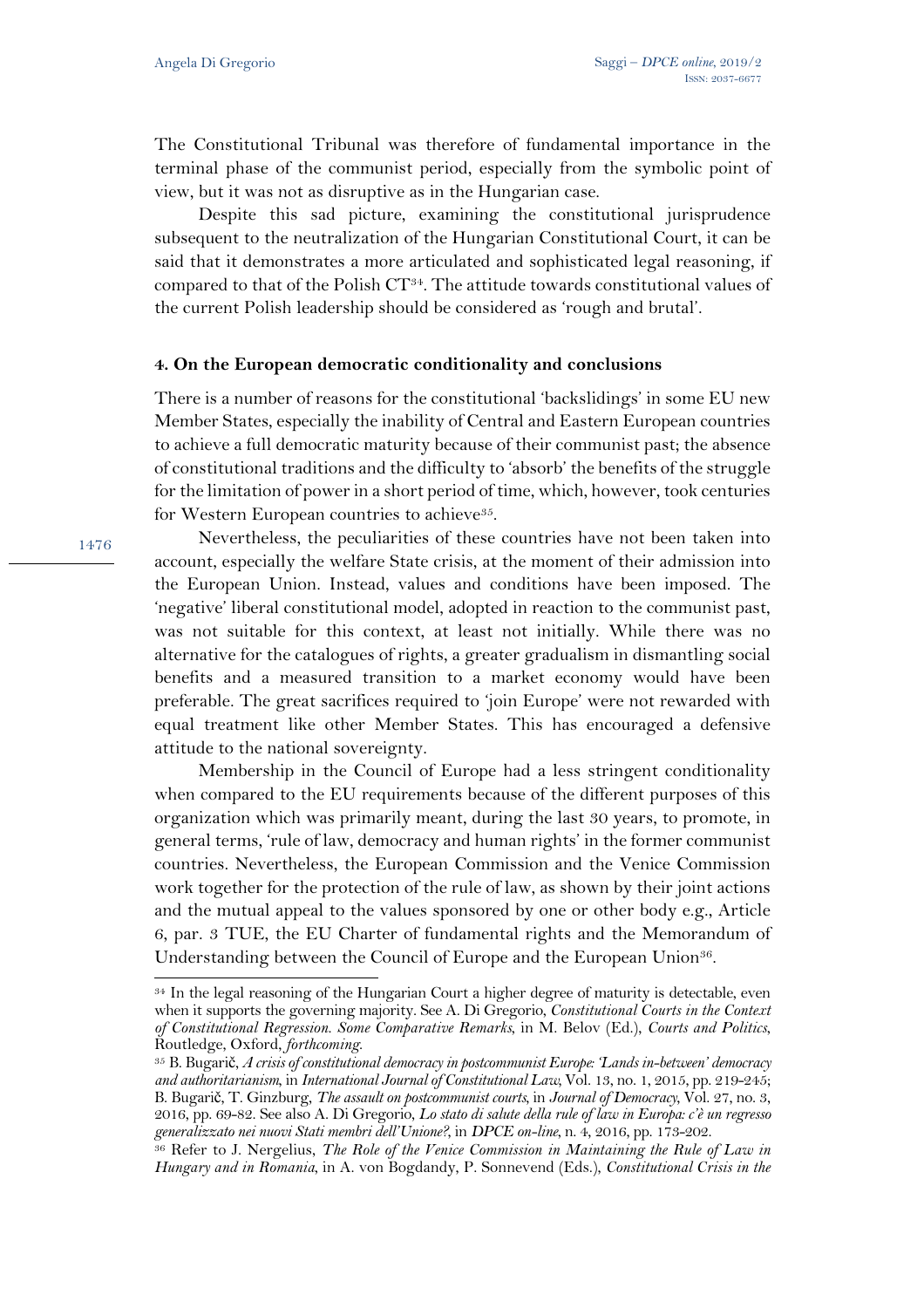l

Among the limits of the democratic conditionality process, one can include the lack of clarity in identifying the different values on the basis of abstract categories such as democracy and the rule of law<sup>37</sup>, apparently considering the triad 'rule of law, democracy and human rights' as a monolithic notion. In fact, in Hungary and Poland the governments have invoked the democratic principle, which they have made coincide with the majority will of the voters, to challenge a legalistic approach to the rule of law. But the rule of law is a 'fluid' notion, as evidenced by the fact that countries which technically respect the (formal) rule of law are not considered to be democratic<sup>38</sup>. Another important limitation is that no particular attention was paid to the dynamics of the form of government and of the party system within the parameters of the democratic 'certification'. In fact, in both Hungary and Poland, the settlement of a hyper-majority government system has sacrificed institutional balances in the name of governability.

As for the reaction of European institutions, there have been grounds for the application of Article 7 TEU since the very beginning of the constitutional retrogression. However, the approach of the European institutions was initially different in the cases of Hungary<sup>39</sup>, Romania<sup>40</sup> and Poland<sup>41</sup> as a result of purely political considerations. All of this emphasises the weakness of the EU, especially

*European Constitutional Area*, cit., pp. 291 ss. In this paper, the Author presents a positive picture of follow-up of the opinions issued in the period 2011-2013 regarding Hungary. For an overview of texts governing the relations between the Council of Europe and European Union, please refer to rm.coe.int/CoERMPublicCommonSearchServices/DisplayDCTM Content?documentId=090000168064c45d.

<sup>37</sup> See, e.g., D. Kochenov, *EU Enlargement and the Failure of Conditionality in the Fields of Democracy and the Rule of Law*, The Hague, 2008. A glaring example of how an instrumental consideration of the rule of law can justify constitutional developments in Poland comes from a long and very well-argued document prepared by a series of constitutional specialists: *Report of the Team of Experts on the Issues Related to the Constitutional Tribunal* of 15 July 2016, available at www.sejm.gov.pl/media8.nsf/files/ASEA-ADRKC8/%24File/Report%20of% 20the%20Team%20of%20Experts%20on%20the%20Issues%20Related%20to%20the%20Con stitutional%20Tribunal.pdf. The same came be said for the *White Paper on the Reform of the Polish Judiciary*, published by the Chancellery of the Prime Minister in 2018 available at www.premier.gov.pl/files/files/white\_paper\_en\_full.pdf. K. Nicolaidis and R. Kleinfeld, *Rethinking Europe's "Rule of Law" and Enlargement Agenda*, SIGMA Papers, no.49, OECD Publishing, Paris, also complain about the excessive technicality of the European parameters and the relative bureaucracy, obsessed by the measurability of the results with respect to the imposed parameters. As the two authors write 'the rule of law is distinct from human rights as well as other values, such as democracy, liberty or equality. Elements of these values may be implicit in the rule of law, but lumping them together leads to conceptual confusion and bad practice' (p. 11).

<sup>38</sup> As D. Kochenov and M. van Wolferen, *The dialogical Rule of Law and the breakdown of dialogue in the EU*, EUI Working papers, LAW 2018/01, p. 4, argue, considering the doctrinal debate and the guidelines of the Venice Commission it is more clear what the rule of law is not (it is not democracy or the protection of human rights nor mere legality) than what it in fact is.

<sup>39</sup> Infringement procedures for individual violations of the EU law. Economic pressures applied in early 2012 by the European Commission suspending some shares owed to Hungary from the European Cohesion Fund.

<sup>40</sup> A strong pressure was applied via the Cooperation and Verification Mechanism, which seems to have worked in the 2012 crisis and in the following years notwithstanding the fact that the situation remains complex and nuanced as far as the pressure of the executive on the judiciary (and prosecutors) and the level of corruption are concerned.

<sup>41</sup> Rule of law mechanism.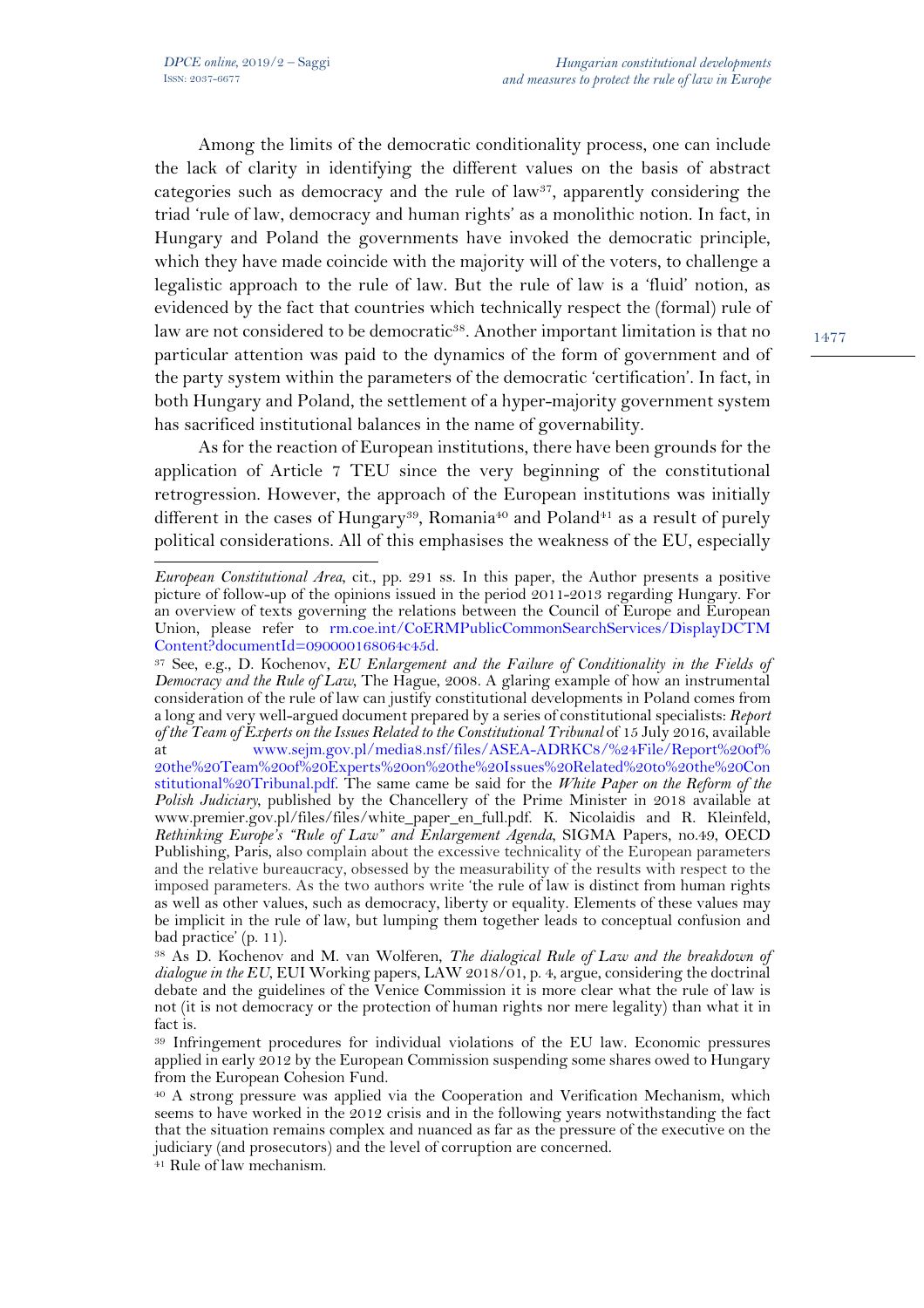when combined with the many legal and political problems that have arisen with Article 742. This is likely to weigh against the EU's credibility in actively protecting and upholding EU values. Although Article 7 was finally activated<sup>43</sup> its implementation process, which is clearly political, is blocked by the absence of consensus in the Council and is currently still at the preliminary investigation stage<sup>44</sup>.

Another problem concerning the activities undertaken at European level is that the three main EU institutions (Commission, Parliament, Council) do not show a consistent and commensurate attitude. See for example, the repeated appeals of the European Parliament to the Commission and European Council or the inconsistent behaviour of the Council with its annual Rule of Law Dialogue compared with the Rule of Law Initiative of the Commission with respect to the Hungarian case<sup>45</sup>. This attitude will have a negative impact on their credibility in defending the constitutional values of the new Member States after their admission into the EU and this makes negotiations for the acceptance of additional Members less credible questioning the whole system of democratic conditionality. The fact that the European Commission was satisfied with the Hungary's reaction following the judgments of the CJEU which had more relevance for the rule of law (the early retirement of judges and the removal from office of the ombudsman for data protection, the judges were mainly not reinstated in service having agreed compensation) shows how the concept of the rule of law at European level becomes strongly attested on formal terms. The decision on judges is, although formally respected, in fact without substantive consequences. A great deficiency thus emerges, namely the lack of a systemic view of the rule of law situation in a given country.

Furthermore, the infringement procedure takes a long time and has a set of limitations, given that it was not originally designed for 'systemic' violations of

 $42$  Without repeating the criticism of the mechanism which includes the political impossibility of Article 7 enforcement, just note that precisely with reference to Article 7 the Court of Justice has no jurisdiction to check the acts of the Member States which could lead to a serious risk of violation of the Union's values. Member States would have deliberately limited the intervention of the Court to the mere procedural evaluations in order to ensure the defence rights of the State. For this position see L. Pech, *The Rule of Law as a Constitutional Principle of the European Union*, Jean Monnet WPS, No. 4/2009, p. 65.

<sup>43</sup> On 20 December 2017 the European Commission triggered Article 7 for the first time in relation to Polish judicial reforms because, in the view of the Commission, they remove the separation of powers between the executive and the judiciary; on 12 September 2018, the European Parliament voted for action against Hungary, alleging breaches of core EU values. <sup>44</sup> COM (2017) 835, *Proposal for a Council Decision on the determination of a clear risk of a serious breach by the Republic of Poland of the rule of law*, www.europarl.europa.eu/RegData/docs\_ autres\_institutions/commission\_europeenne/com/2017/0835/COM\_COM(2017)0835\_EN.pdf. For an update on the ongoing proceedings, see oeil.secure.europarl.europa.eu/oeil/popups/ ficheprocedure.do?lang=en&reference=2017/0360(OLP). See also M.A Orlandi, *La Polonia di Kaczyński: l'approvazione del "pacchetto giustizia" e l'avvio della procedura dell'art. 7 TUE*, in *DPCEonline*, No. 4, 2017; M. Taborowski, *The European Commission Launches Art. 7 TEU Proceedings against Poland for Breach of Rule of Law*, in *Quaderni costituzionali*, No. 1, 2018.

<sup>45</sup> See D. Kochenov, L. Pech, *Monitoring and Enforcement in the Rule of Law in the EU: Rhetoric and Reality,* cit.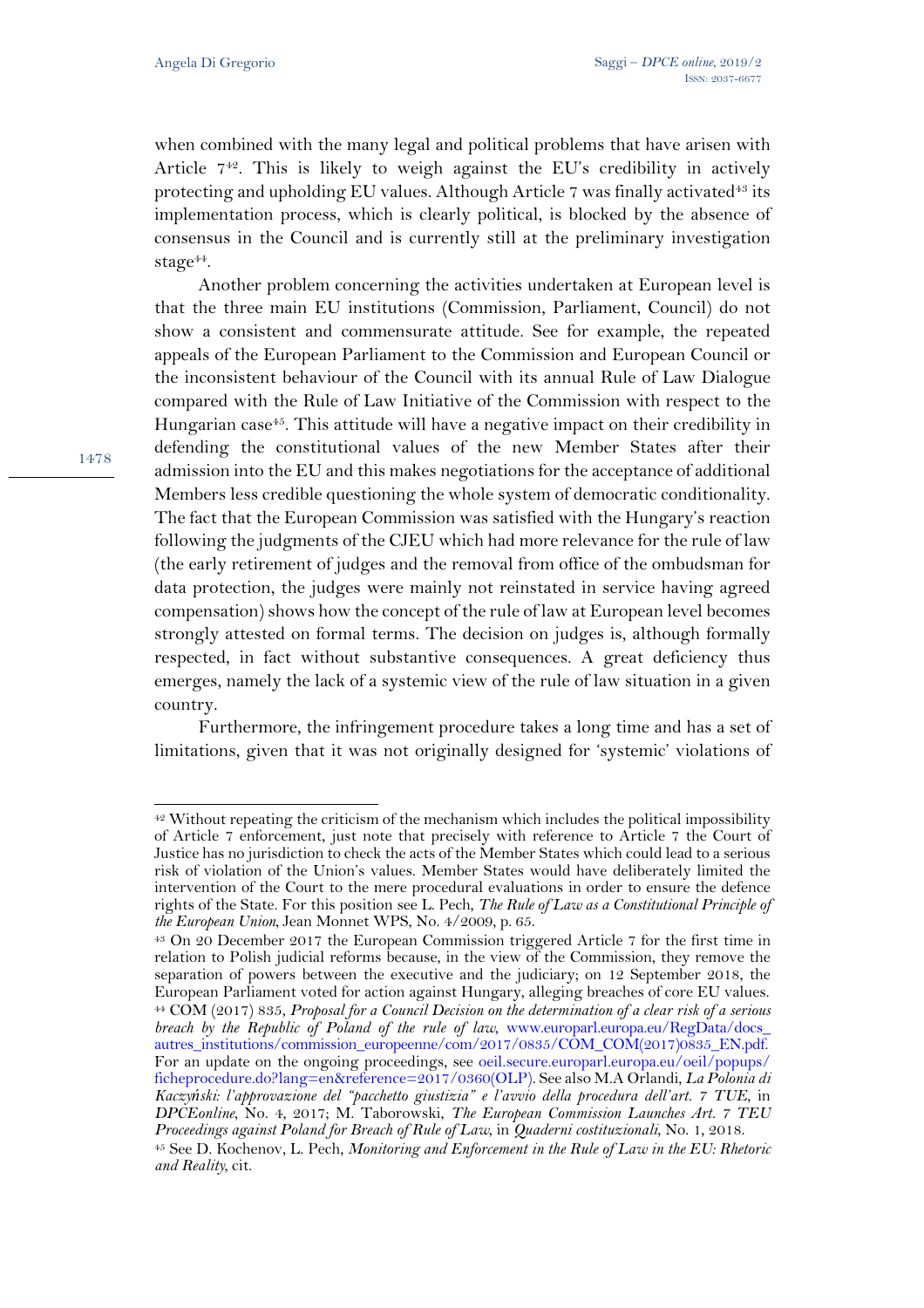$\overline{a}$ 

EU fundamental values<sup>46</sup>. On the other hand, the rule of law framework, activated for the first time against Poland, has already failed in achieving concrete results in October 2016. Poland was given a three months period to amend specific provisions considered to be in breach of the rule of law, but the deadline expired without any tangible result, and the same can be said of the two further months provided with the new Recommendation of 21 December 201647. On 26 July 2017, the European Commission adopted a new Rule of Law Recommendation threatening to trigger Article 7 TUE against Poland, and so it did in December 2017. The Commission's proposal of 2 May 2018 of a new mechanism to protect the EU budget from financial risks linked to generalised deficiencies regarding the rule of law in the Member States should also be mentioned. The new proposed tools would allow the Union to suspend, reduce or restrict access to EU funding in a manner proportionate to the nature, gravity and scope of the rule of law's deficiencies. Such a decision would be proposed by the Commission and adopted by the Council through reverse qualified majority voting (the proposal was amended by the European Parliament on 17 January 2019)<sup>48</sup>.

The negative assessment of the behavior of EU political bodies, however, must be tempered by two considerations. First, we need to look at the process of democratic conditionality in the long term. In fact, this process had a positive impact in terms of democratization on the new Member States, including Hungary and Poland, for several years. Secondly, some recent EU Court of Justice openings regarding the jurisdictional application of the values of art. 2 TEU, including the rule of law, demonstrate an important jurisprudential evolution that seems to compensate for the shortcomings of political institutions<sup>49</sup>. This recent evolution

<sup>46</sup> Some legal scholars suggest introducing a specific rule of law infringement procedure to be activated before the Court of Justice. Please refer to P. Bárd and A. Śledzińska-Simon, *Rule of law infringement procedures. A proposal to extend the EU's rule of law toolbox*, CEPS Paper in Liberty and Security in Europe No. 2019-09, May 2019.

<sup>&</sup>lt;sup>47</sup> Even if the Polish parliament repealed some of the most controversial provisions of the Act on the Constitutional Tribunal of 22 July 2016, this latter has been negatively evaluated in the opinion of the Venice Commission of 15 October 2018.

<sup>48</sup> On this issue, see A. Somma, *L'Europa difende lo Stato di diritto per affossare il welfare*, in *Sbilanciamoci.info,* 29 January 2019.

<sup>49</sup> We refer to the well known CJEU decision of 27 February 2018 C-64/16 (*Associação Sindical dos Juízes Portugueses v. Tribunal de Contas* case) in which the Court, referring to general and value-related clauses of EU primary law such as Arts 2 and 19 TEU, particularly emphasized the necessity for Member States to respect values such as rule of law (whose essence is 'the very existence of effective judicial review designed to ensure compliance with EU law') and the principle of sincere cooperation. As commentators underlined, this was an occasion for the Court to send a message to the Polish authorities and to anticipate its later decisions on the matter, as was the case in Commission/Poland C-619/18 R (and just before summer 2018 also in Case C-216/18 PPU). In the order of the vice president of the CJEU of 19 October 2018, which forced Poland to adopt interim measures to avoid severe consequences on judicial independence, it is clearly stated that judicial independence is part of the essence of the fundamental right to a fair trial, guaranteeing that the values common to the Member States set out in Article 2 TUE, in particular the value of the rule of law, will be safeguarded. For comments see M. Coli, *The Associação Sindical dos Juízes Portugueses judgment: what role for the Court of Justice in the protection of EU values?*, in www.diritticomparati.it/associac%cc%a7a%cc%83o-sindical-dos-juizes-portugueses-

judgment-role-court-justice-protection-eu-values; M. Krajewski, *Who is Afraid of the European Council? The Court of Justice's Cautious Approach to the Independence of Domestic Judges*, in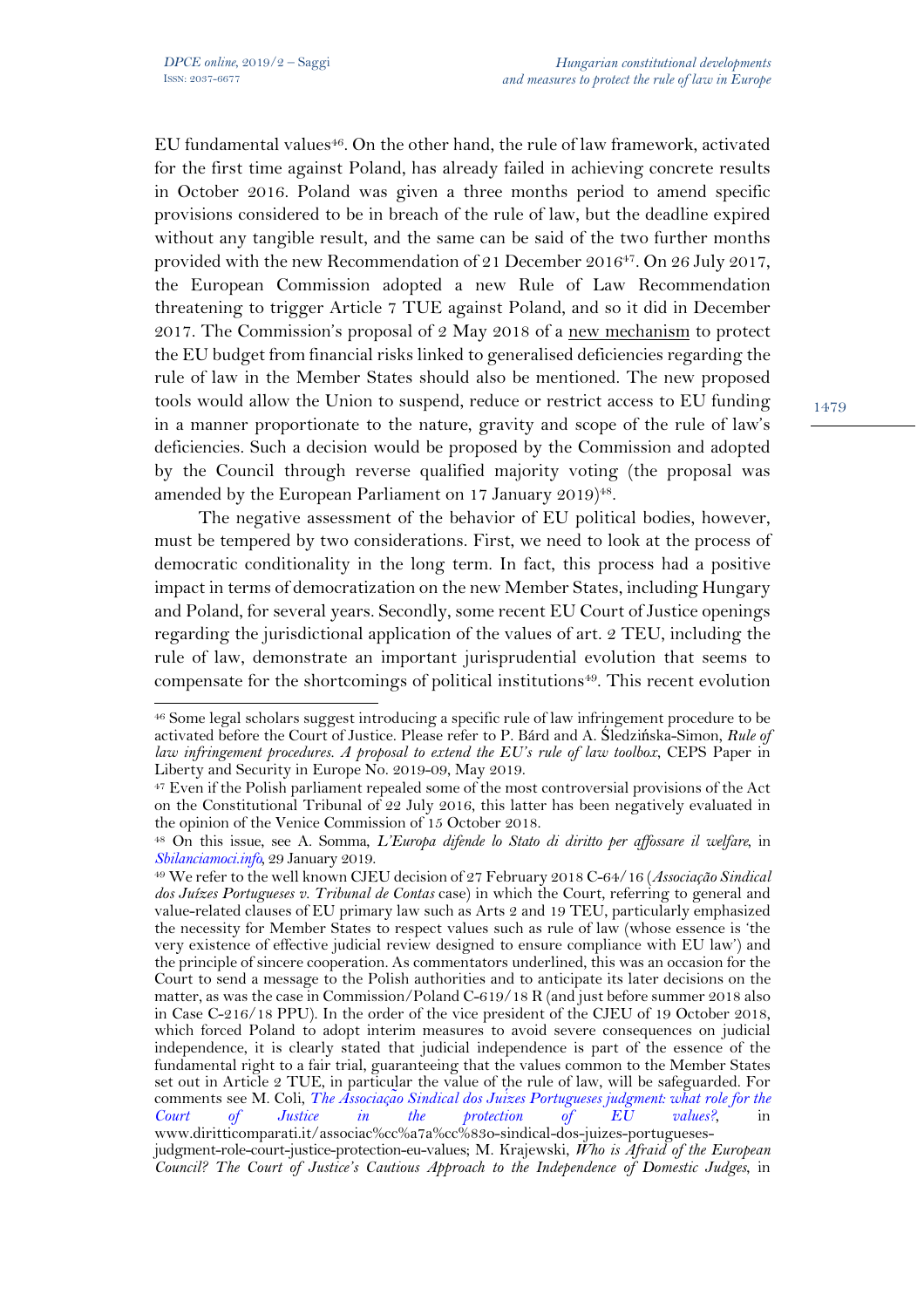of CJEU jurisprudence testifies that the rule of law principle is justiciable at the European level, albeit with difficulty<sup>50</sup>.

In conclusion, we may outline four major observations:

- 1. An out-of-context analysis may not show all aspects of the 'rule of law violation in new EU Member States'. It is necessary to analyse the historical development of the most problematic countries and to make a comparison with other countries in the region, combined with the inconsistencies and limits of European conditionality.
- 2. The inconsistencies in the constitutional text must be distinguished from those of the political system (including the electoral system) and the 'resilience' of the constitutional culture that has so far arisen $51$ .
- 3. There are numerous problems caused by the limits of post-communist constitutional engineering especially for the 'first-in-class' countries i.e., Poland and Hungary. This includes electoral legislation; the mistakes caused by hastily written constitutions, which were then subsequently repeated (see cardinal laws in Hungary); the (negative) communist heritage, especially the central role of parliaments. Also, the clauses for the protection of democracy and the rules on anti-constitutional parties: post-communist framers took into account a way of precluding a return to the past, but such remedies, although strong, remain in the hands of constitutional courts. If these courts are 'domesticated' they become effectively toothless.
- 4. If there is a crisis of constitutional democracy in the new EU Member States, this is also due to the shortcomings of the criteria for admission into the Union and of course to the current inability of the EU institution to deal with the rule of law crises. At the same time, the constitutional crisis in Poland and Hungary, but also the rise of populism and nationalism in almost all European countries – not only as a result of the wave of migrants and refugees – highlights the close link that exists between economic, social, security (fear of diversity) and constitutional (identity, sovereignty) crisis. The regression to a defensive attitude towards national sovereignty is a recurrent phenomenon which shows how some fundamental faults of European integration have never been addressed.

1480

l

*European Constitutional Law Review*, Vol. 14, no. 4, 2018; D. Sarmiento, *Interim Revolutions, in VerfBlog,* 22 October 2018; L. Pech, S. Platon, *Rule of Law backsliding in the EU: The Court of Justice to the rescue? Some thoughts on the ECJ ruling in Associação Sindical dos Juízes Portugueses*, in *EU Law Analysis*, 13 March 2018, available at eulawanalysis.blogspot.com. 50 With regard to principles such as the rule of law, which are vague and subject to the

assessment of national legal orders, the Court of Justice had traditionally followed a rigid selfrestraint. This is evident, e.g., in the decisions on infringement proceedings against Hungary, where the reasoning was highly technical and did not encourage the discovery of values, although all the debate around the proceedings was rich in disquisitions of a highly constitutional level. The Court of Justice's approach to the rule of law at the European level is therefore necessarily different from that of the national constitutional courts. Please refer also to A. Di Gregorio, *Constitutional Courts and the Rule of Law in the New EU Member States*, in *Review of Central and East European Law*, Vol. 44 (2019), pp. 202-231 .

<sup>51</sup> L. Sólyom, *The Rise and Decline of Constitutional Culture in Hungary*, in A. von Bogdandy, P. Sonnevend (Eds.), *Constitutional Crisis in the European Constitutional Area*, cit., pp. 5-31.